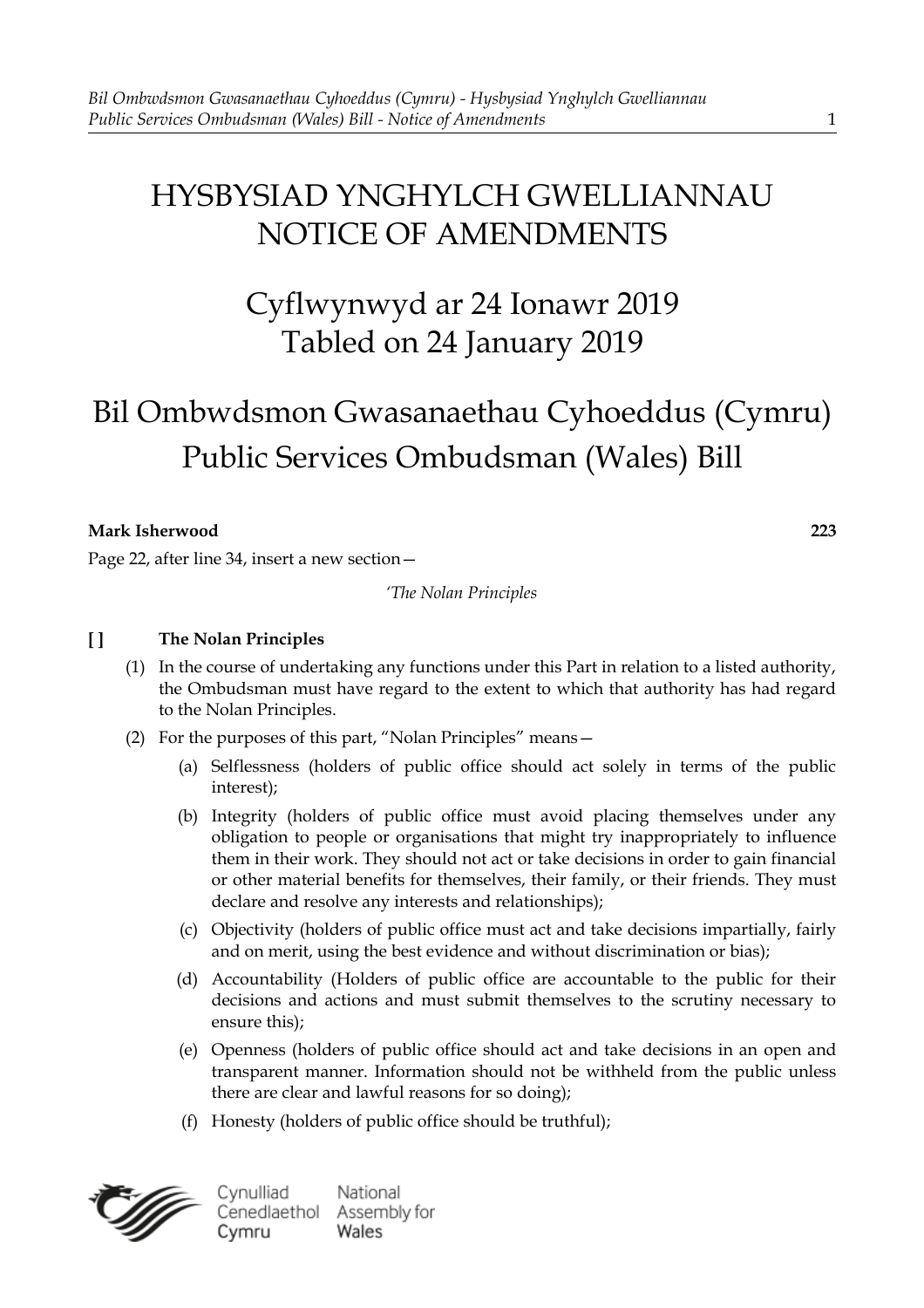(g) Leadership (holders of public office should exhibit these principles in their own behaviour. They should actively promote and robustly support the principles and be willing to challenge poor behaviour wherever it occurs).'.

Tudalen 22, ar ôl llinell 35, mewnosoder adran newydd—

*'Egwyddorion Nolan*

# **[ ] Egwyddorion Nolan**

- (1) Wrth gyflawni unrhyw swyddogaethau o dan y Rhan hon mewn perthynas ag awdurdod rhestredig, rhaid i'r Ombwdsmon roi sylw i'r graddau y mae'r awdurdod hwnnw wedi ystyried Egwyddorion Nolan.
- (2) At ddibenion y rhan hon, ystyr "Egwyddorion Nolan" yw—
	- (a) Anhunanoldeb (ni ddylai deiliaid swyddi cyhoeddus ond gweithredu er budd y cyhoedd);
	- (b) Uniondeb (ni ddylai deiliaid swyddi cyhoeddus eu rhoi eu hunain o dan unrhyw rwymedigaeth i bobl neu sefydliadau a allai geisio dylanwadu'n amhriodol arnynt wrth iddynt wneud eu gwaith. Ni ddylent weithredu na gwneud penderfyniadau er mwyn cael manteision ariannol neu unrhyw fanteision perthnasol eraill iddynt eu hunain, eu teulu neu eu ffrindiau. Rhaid iddynt ddatgan a datrys unrhyw fuddiannau a pherthynas);
	- (c) Gwrthrychedd (rhaid i ddeiliaid swyddi cyhoeddus weithredu a gwneud penderfyniadau'n ddiduedd, yn deg ac ar sail teilyngdod, gan ddefnyddio'r dystiolaeth orau a heb wahaniaethu neu ragfarn);
	- (d) Atebolrwydd (mae deiliaid swyddi cyhoeddus yn atebol i'r cyhoedd am eu penderfyniadau ac am yr hyn y maent yn ei wneud a rhaid iddynt ganiatáu i eraill graffu arnynt yn y modd sydd yn angenrheidiol er mwyn sicrhau hynny);
	- (e) Bod yn agored (dylai deiliaid swyddi cyhoeddus weithredu a gwneud penderfyniadau mewn modd agored a thryloyw. Ni ddylai gwybodaeth gael ei chadw rhag y cyhoedd oni bai bod rhesymau clir a chyfreithlon dros wneud hynny);
	- (f) Gonestrwydd (dylai deiliaid swyddi cyhoeddus fod yn eirwir);
	- (g) Arweinyddiaeth (dylai deiliaid swyddi cyhoeddus ymddwyn yn unol â'r egwyddorion hyn. Dylent fynd ati i hyrwyddo a chefnogi'r egwyddorion hyn yn gadarnhaol a bod yn barod i herio ymddygiad gwael pryd bynnag y'i gwelir).'.

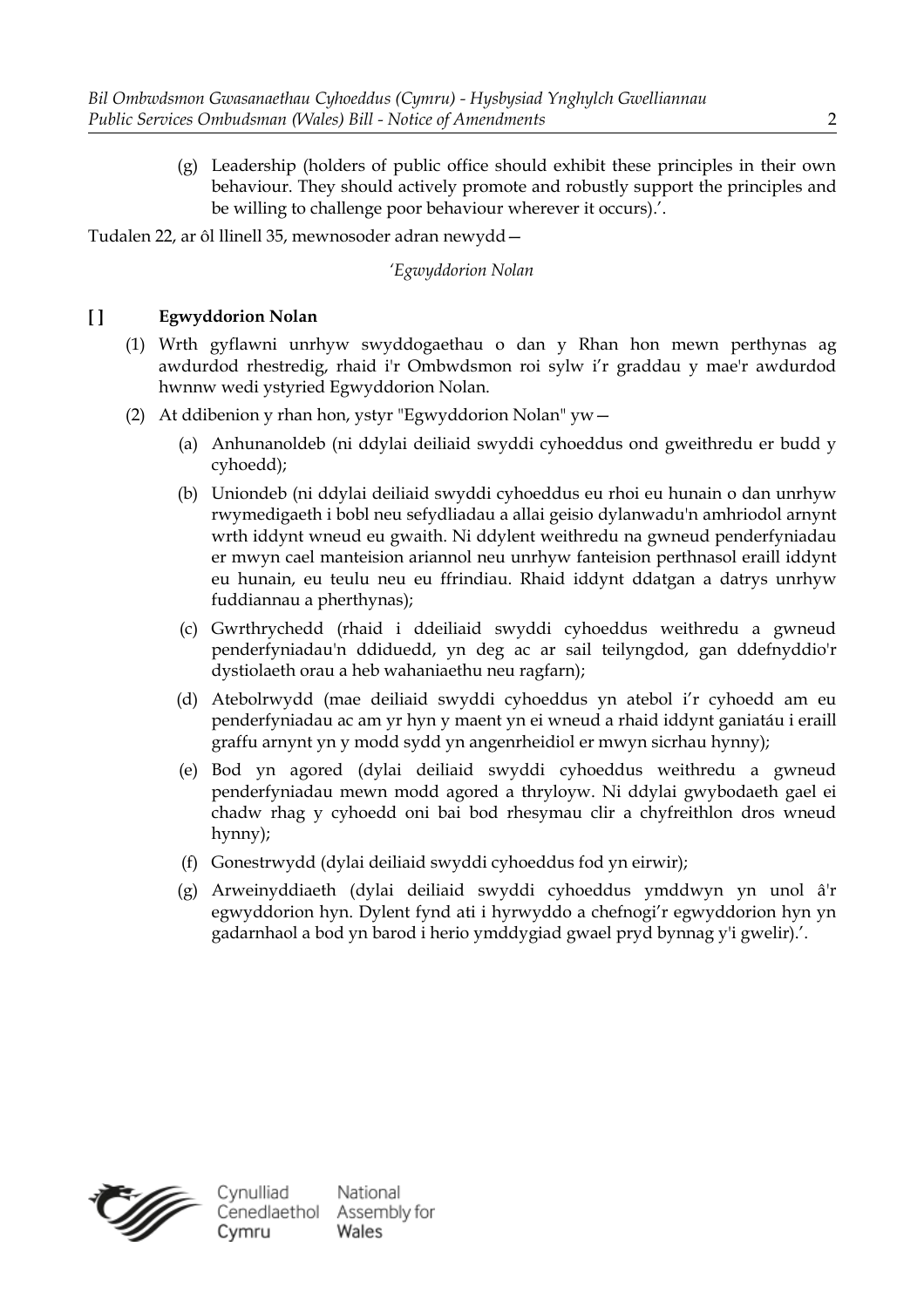#### **Mark Isherwood 224**

Section 34, page 23, after line 6, insert—

'( ) Subject to the condition in subsection (1), the Ombudsman may recommend that a listed authority make a compensation payment to an aggrieved person.'.

Adran 34, tudalen 23, ar ôl llinell 7, mewnosoder—

'( ) Yn ddarostygedig i'r amod yn is-adran (1), caiff yr Obwdsmon argymell bod awdurdod rhestredig yn gwneud taliad i ddigolledu person a dramgwyddwyd.'.

#### **Mark Isherwood 225**

Page 41, after line 9, insert a new section—

### **'[ ] Meaning of "palliative care"**

- (1) This section applies for the purposes of this Act.
- (2) In deciding whether a particular form of care amounts to palliative care or not, the Ombudsman may give due regard to any relevant guidance on the definition of "palliative care" provided from time to time by—
	- (a) the World Health Organisation, and
	- (b) the National Institute for Health and Care Excellence (NICE).'.

Tudalen 41, ar ôl llinell 11, mewnosoder adran newydd—

#### **'[ ] Ystyr "gofal lliniarol"**

- (1) Mae'r adran hon yn gymwys at ddibenion y Ddeddf hon.
- (2) Wrth benderfynu a yw math penodol o ofal yn cyfateb i ofal lliniarol ai peidio, caiff yr Ombwdsmon roi sylw dyledus i unrhyw ganllawiau perthnasol ar y diffiniad o "ofal lliniarol" a ddarperir o bryd i'w gilydd gan—
	- (a) Sefydliad Iechyd y Byd, a
	- (b) Y Sefydliad Cenedlaethol dros Ragoriaeth mewn Iechyd a Gofal (NICE).'.

#### **Mark Isherwood 226**

Schedule 3, page 67, line 8, after 'Wales', insert '(includes a county council, county borough council and all Community councils in Wales)'.

Atodlen 3, tudalen 67, llinell 8, ar ôl 'Nghymru', mewnosoder '(yn cynnwys cyngor sir, cyngor bwrdeistref sirol a phob cyngor cymuned yng Nghymru)'.

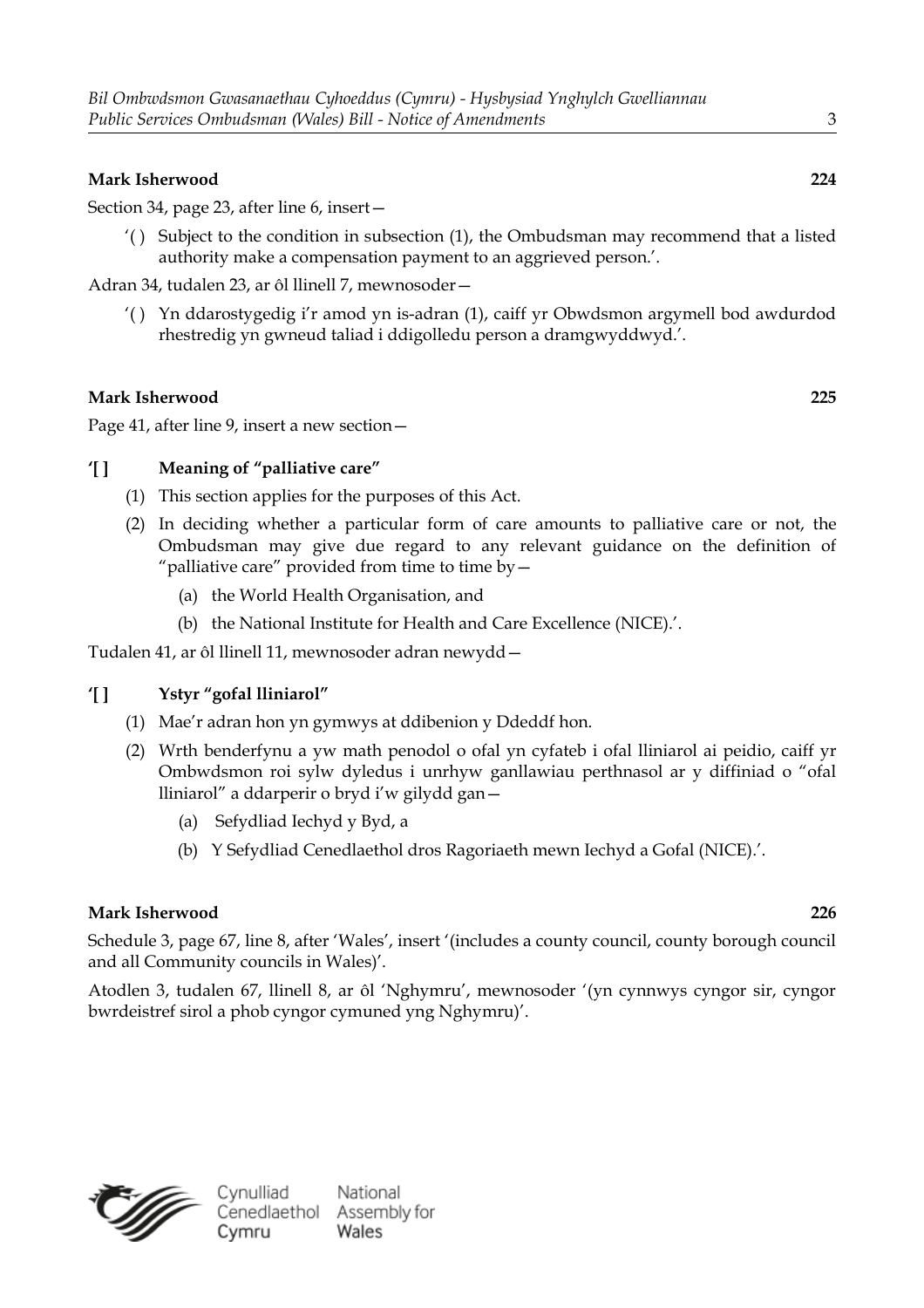### **Mark Isherwood 24A**

As an amendment to amendment 24, line 16, after "authority", insert 'provided the condition in subsection ([*first new subsection to be inserted by amendment 24B*]) is met.'.

Fel gwelliant i welliant 24, llinell 18, ar ôl "perthnasol", mewnosoder 'cyn belled â bod yr amod yn is-adran ([*yr is-adran gyntaf sy'n cael ei mewnosod gan welliant 24B*]) yn cael ei fodloni.'.

#### **Mark Isherwood 24B**

As an amendment to amendment 24, after line 46 insert—

- '( ) The condition is that the "health-related service" provider has received public funding, within the three years before the date of the action to which the investigation relates.
- ( ) In subsection (6) "public funding" means funding from—
	- (a) the Welsh Ministers,
	- (b) a Local Health Board established under section 11 of the National Health Service (Wales) Act 2006 (c.42),
	- (c) an NHS Trust, or
	- (d) a county council or county borough council in Wales.'.

Fel gwelliant i welliant 24, ar ôl llinell 49, mewnosoder—

- '( ) 'Yr amod yw bod y darparwr "gwasanaeth sy'n gysylltiedig ag iechyd" wedi cael cyllid cyhoeddus, o fewn tair blynedd cyn dyddiad y cam gweithredu y mae'r ymchwiliad yn ymwneud ag ef.
- ( ) Yn is-adran (6) ystyr "cyllid cyhoeddus" yw cyllid gan—
	- (a) Gweinidogion Cymru,
	- (b) Bwrdd Iechyd Lleol a sefydlwyd o dan adran 11 o Ddeddf y Gwasanaeth Iechyd Gwladol (Cymru) 2006 (p.42),
	- (c) Ymddiriedolaeth y GIG, neu
	- (d) cyngor sir neu gyngor bwrdeistref sirol yng Nghymru.'.

#### **Leanne Wood 227**

Section 14, page 8, line 13, leave out 'not'.

Adran 14, tudalen 8, llinell 13, hepgorer 'Ni chaniateir i'r' a mewnosoder 'Caiff yr'.

#### **Leanne Wood 228**

Section 14, page 8, line 15, leave out subsection (2). Adran 14, tudalen 8, llinell 15, hepgorer is-adran (2).

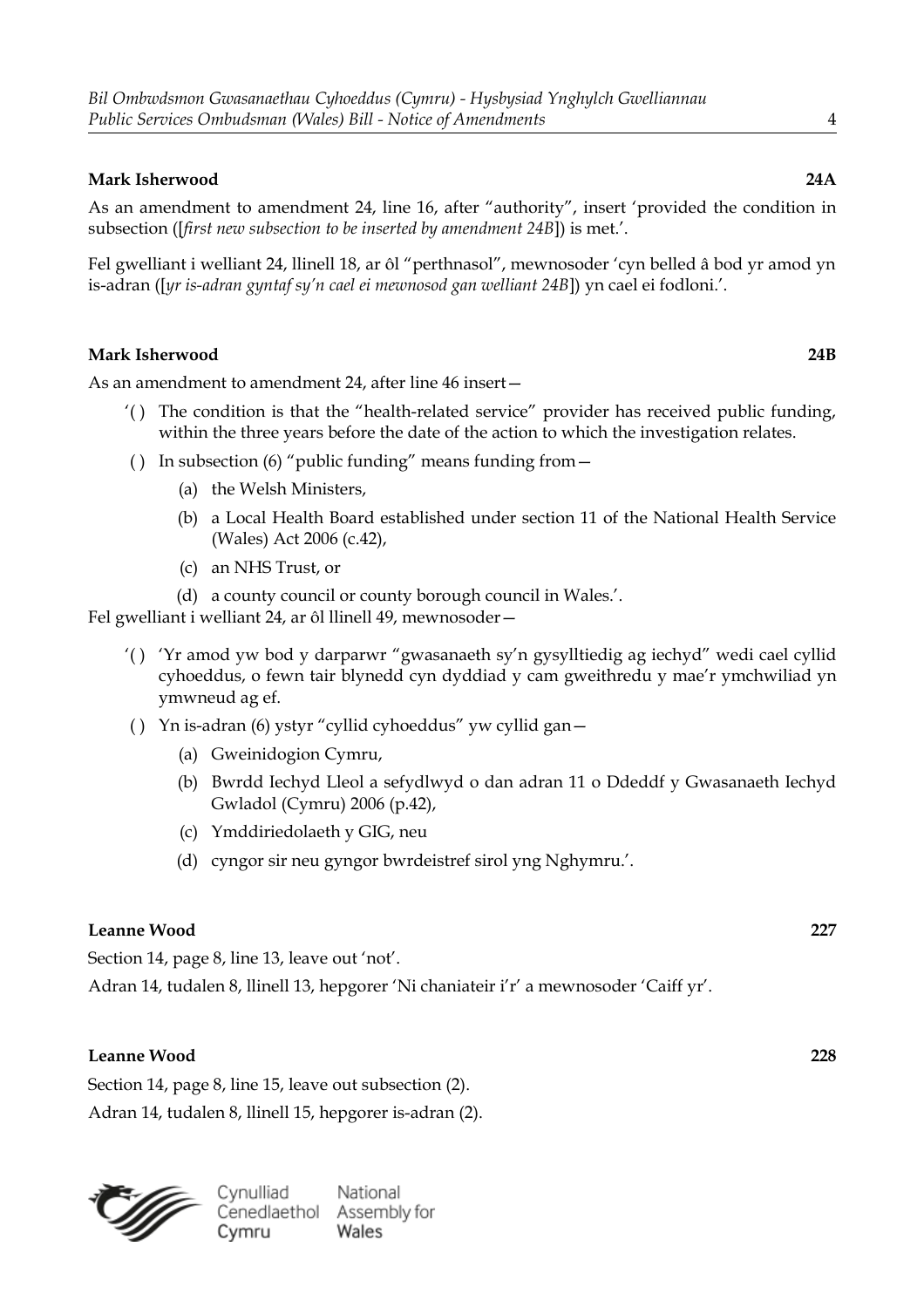#### **Leanne Wood 229**

Page 47, after line 40, insert a new section—

# **'PART [ ]**

## INDEPENDENT REVIEW PANEL

#### **[ ] Independent Review Panel**

- (1) There is to be an Independent Review Panel of the Public Service Ombudsman for Wales that must review the performance of the Ombudsman in discharging his or her functions. (referred to in this Act as the "Independent Review Panel").
- (2) The Assembly must appoint persons to be members of an independent review panel.
- (3) The Assembly must secure that, as far as it is practicable, there are at least 3, but not more than 5, members of the Independent Review Panel at any time.
- (4) Schedule [*schedule to be inserted by amendment 230*] makes further provision about the members of the Independent Review Panel.
- (5) The Independent Review Panel must annually prepare a general report on how the Ombudsman has performed in undertaking his or her functions (an "annual report").
- (6) Any person who has had their complaint considered and decided upon by the Ombudsman may refer their case to the Independent Review Panel for a further review.
- (7) Following a request under sub-section (6), the Independent Review Panel may investigate and prepare a report with respect to the matter referred if it decides that it is reasonable to do so.
- (8) The Independent Review Panel may require the Ombudsman to supply information or any documents relevant to the review.
- (9) The Independent Review Panel may not review the work of the Ombudsman in relation to Schedule 4 to the Public Services Ombudsman (Wales) Act 2005 (c.10) (Conduct of Local Government Members and Employees).
- (10) The Independent Review Panel must lay a copy of the annual report prepared under subsection (5) before the Assembly.
- (11) Any report prepared by the Independent Review Panel under sub-section (7) must be sent to the Ombudsman and may contain recommendations.
- (12) The Ombudsman must give due regard to any recommendations made by the Independent Review Panel and must send a written reply to the aggrieved person and the Independent Review Panel in relation to any such recommendations.
- (13) If a report prepared under this section 5—
	- (a) mentions the name of any person other than a listed authority, care home provider, domiciliary care provider or independent palliative care provider in respect of a matter which may be investigated by the Ombudsman under this Act, or



Cynulliad National Cenedlaethol Assembly for Wales Cymru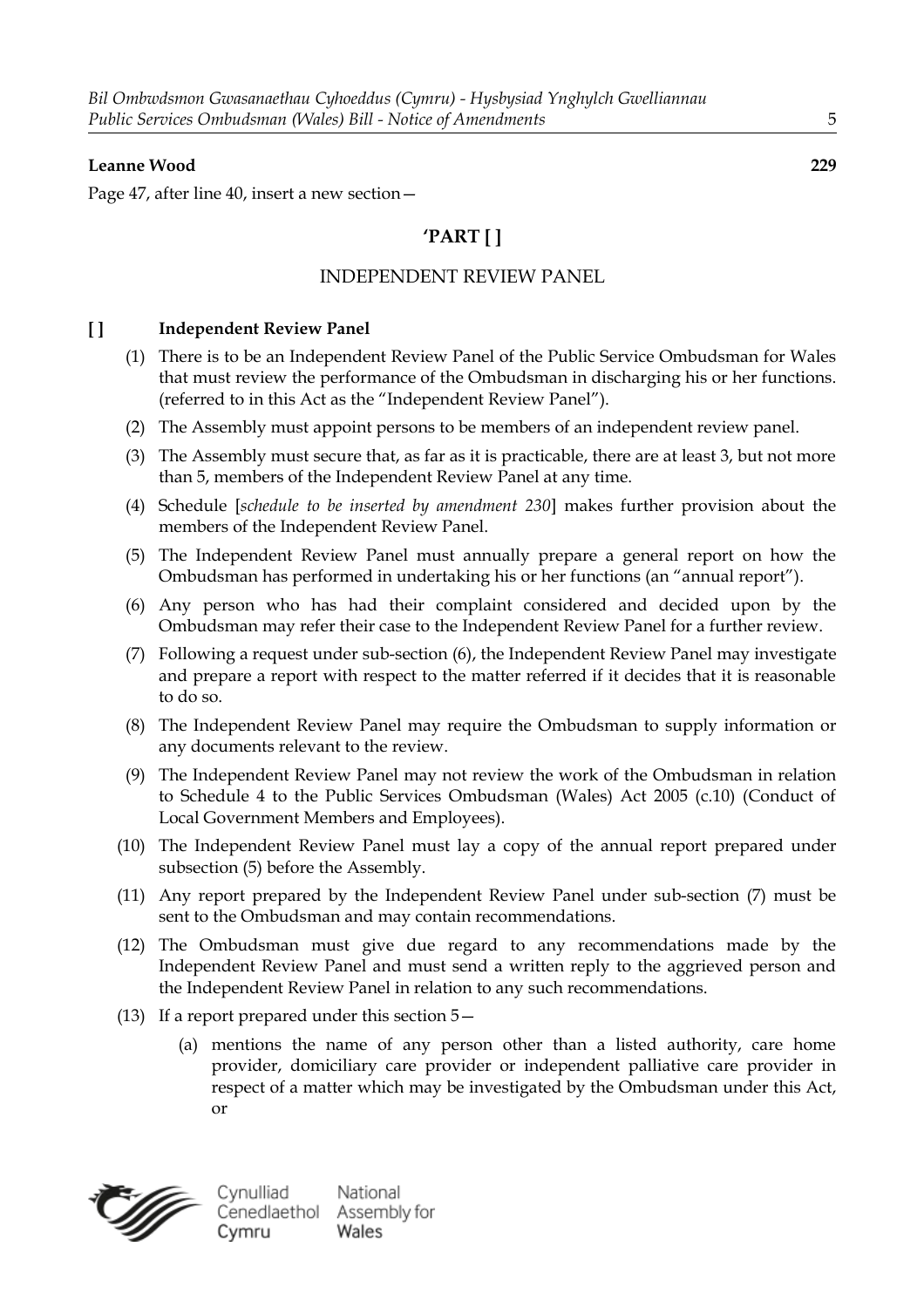(b) includes any details which, in the opinion of the Independent Review Panel, are likely to identify any such person and which, in the Independent Review Panel's opinion, can be omitted without impairing the effectiveness of the report.

that information must not be included in a version of the report laid before the Assembly under sub-section (9).'.

Tudalen 47, ar ôl llinell 38, mewnosoder adran newydd—

# **'RHAN [ ]**

# PANEL ADOLYGU ANNIBYNNOL

### **[ ] Panel Adolygu Annibynnol**

- (1) Bydd Panel Adolygu Annibynnol o'r Ombwdsmon Gwasanaethau Cyhoeddus Cymru y bydd yn rhaid iddo adolygu perfformiad yr Ombwdsmon wrth i'r Ombwdsmon arfer ei swyddogaethau (y cyfeirir ato yn y Ddeddf hon fel "Panel Adolygu Annibynnol").
- (2) Rhaid i'r Cynulliad benodi personau i fod yn aelodau o banel adolygu annibynnol.
- (3) Rhaid i'r Cynulliad sicrhau, i'r graddau y bo'n ymarferol, fod o leiaf 3, ond dim mwy na 5, aelod o'r Panel Adolygu Annibynnol ar unrhyw adeg.
- (4) Mae Atodlen [*yr atodlen newydd sy'n cael ei mewnosod gan welliant 230*] yn gwneud darpariaeth bellach ynglŷn ag aelodau o'r Panel Adolygu Annibynnol.
- (5) Rhaid i'r Panel Adolygu Annibynnol baratoi adroddiad cyffredinol yn flynyddol ar sut y mae'r Ombwdsmon wedi perfformio wrth arfer ei swyddogaethau ("adroddiad blynyddol").
- (6) Caiff unrhyw berson y mae'r Ombwdsmon wedi ystyried ei gŵyn a gwneud penderfyniad arni, atgyfeirio ei achos at y Panel Adolygu Annibynnol i gynnal adolygiad pellach arno.
- (7) Yn dilyn cais o dan is-adran (6), caiff y Panel Adolygu Annibynnol ymchwilio i'r mater a atgyfeiriwyd a pharatoi adroddiad mewn perthynas ag ef os yw'n penderfynu ei fod yn rhesymol gwneud hynny.
- (8) Caiff y Panel Adolygu Annibynnol ei gwneud yn ofynnol i'r Ombwdsmon gyflenwi gwybodaeth neu unrhyw ddogfennau sy'n berthnasol i'r adolygiad.
- (9) Ni chaiff y Panel Adolygu Annibynnol adolygu gwaith yr Ombwdsmon mewn perthynas ag Atodlen 4 i Ddeddf Ombwdsmon Gwasanaethau Cyhoeddus (Cymru) 2005 (p.10) (Ymddygiad Aelodau a Chyflogeion Llywodraeth Leol).
- (10) Rhaid i'r Panel Adolygu Annibynnol osod copi o'r adroddiad blynyddol a baratowyd o dan is-adran (5) gerbron y Cynulliad.
- (11) Rhaid anfon unrhyw adroddiad a baratowyd gan y Panel Adolygu Annibynnol o dan isadran (7) at yr Ombwdsmon a chaiff gynnwys argymhellion.
- (12) Rhaid i'r Ombwdsmon roi sylw dyledus i unrhyw argymhellion a wnaed gan y Panel Adolygu Annibynnol a rhaid iddo anfon ateb ysgrifenedig at y person a dramgwyddwyd ac at y Panel Adolygu Annibynnol mewn perthynas ag argymhellion o'r fath.



Cynulliad National Cenedlaethol Assembly for Wales Cymru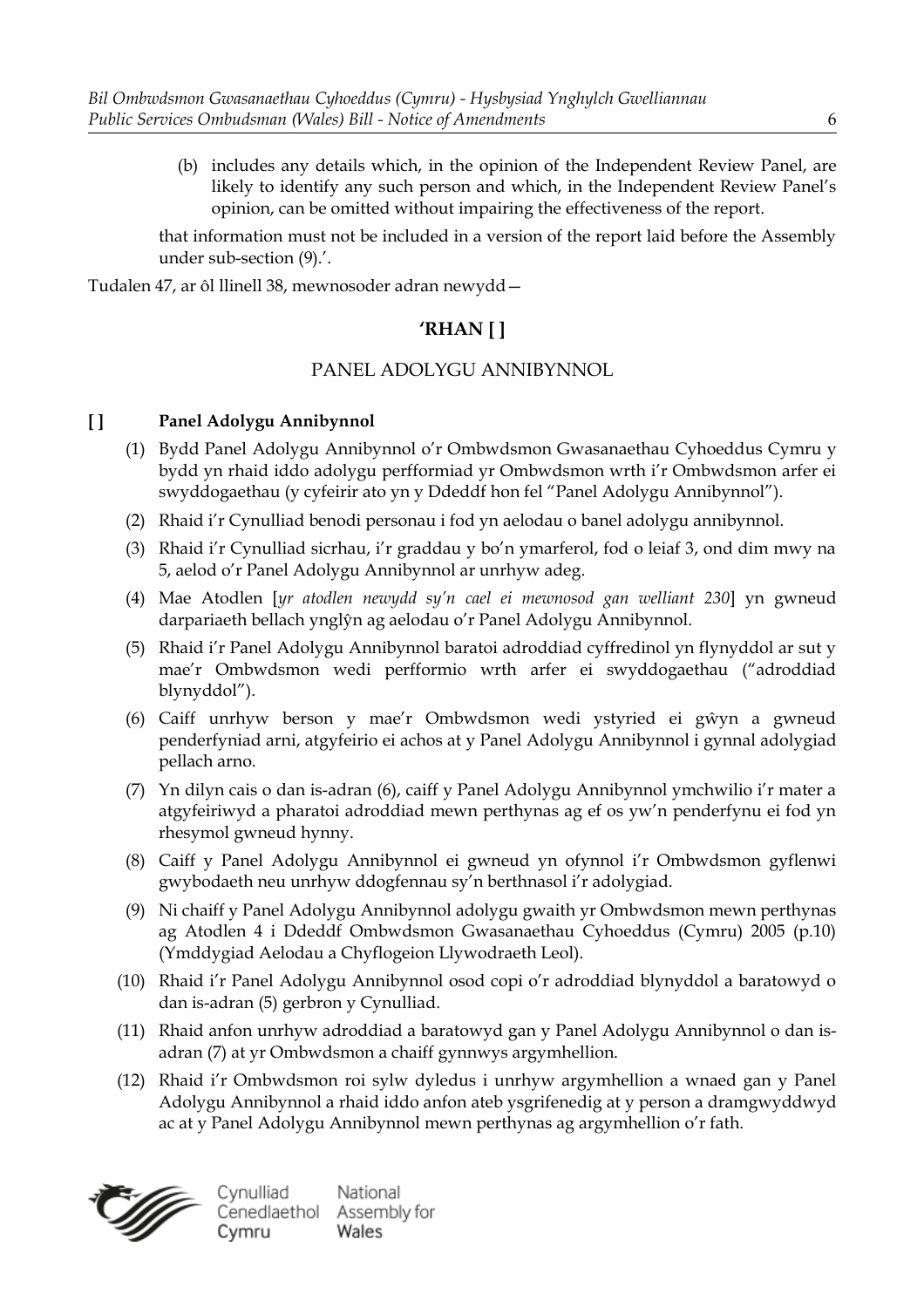- (13) Os yw adroddiad a baratowyd o dan adran 5—
	- (a) yn crybwyll enw unrhyw berson heblaw awdurdod rhestredig, darparwr cartref gofal, darparwr gofal cartref neu ddarparwr gofal lliniarol annibynnol mewn perthynas â mater y caiff yr Ombwdsmon ymchwilio iddo o dan y Ddeddf hon, neu
	- (b) yn cynnwys unrhyw fanylion sydd, ym marn y Panel Adolygu Annibynnol, yn debygol o wneud unrhyw berson o'r fath yn hysbys ac y gellir, ym marn y Panel Adolygu Annibynnol, eu hepgor heb amharu ar effeithiolrwydd yr adroddiad,

ni chaniateir cynnwys yr wybodaeth honno mewn fersiwn o'r adroddiad a osodir gerbron y Cynulliad o dan is-adran (9).'.

# **Leanne Wood 230**

Page 70, after line 6, insert a new schedule—

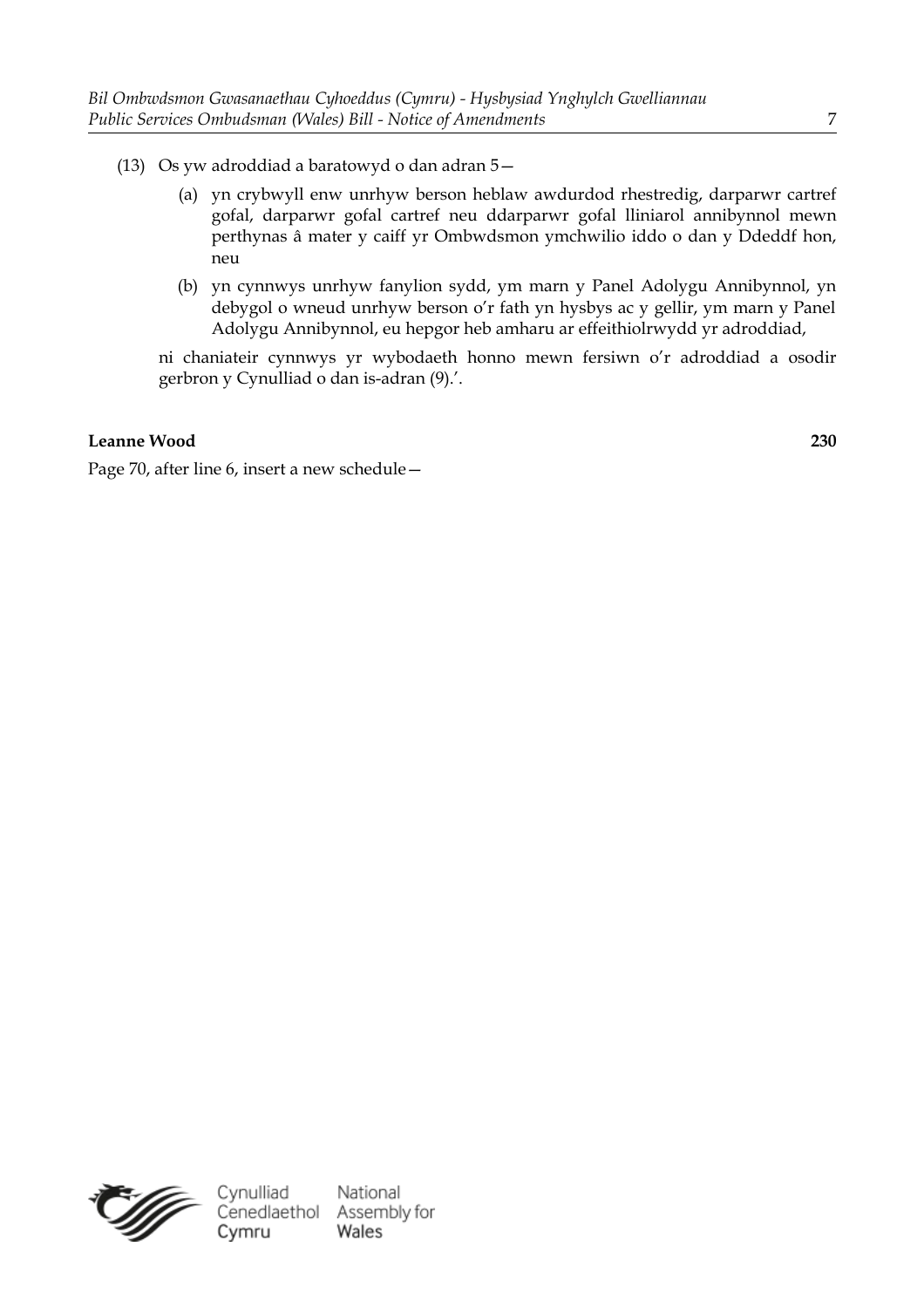# 'SCHEDULE [ ]

*(introduced by section [new section to be inserted by amendment 229])*

#### PART 1

#### APPOINTMENT

#### *Appointment*

1 The Assembly may not appoint a person to be a member of the Independent Review Panel if the person is disqualified from being a member of the Independent Review Panel on grounds of employment.

#### *Remuneration, allowances and pensions*

- 2 (1) The Assembly may pay remuneration to the members of the Independent Review Panel.
	- (2) The Assembly may pay allowances (including, but not limited to, travelling and subsistence allowances) and gratuities to the members of the Independent Review Panel.
	- (3) The Assembly may pay—
		- (a) pensions to, or in respect of, persons who have been members of the Independent Review Panel, and
		- (b) amounts for or towards provision of pensions to, or in respect of, persons who have been members of the Independent Review Panel.

#### *Terms of appointment*

- 3 (1) A member of the Independent Review Panel holds office subject to the terms of his or her appointment.
	- (2) But that is subject to the other provisions of this Schedule.

#### *Duration of appointment*

- 4 (1) A person appointed as a member of the Independent Review Panel holds office (by virtue of that appointment) for 7 years.
	- (2) But that is subject to Part 2 of this Schedule.

#### PART 2

#### END OF APPOINTMENT

#### *Resignation*

5 A member of the Independent Review Panel may resign from office if he or she gives the Welsh Ministers not less than 2 months' notice in writing of his or her intention to do so.

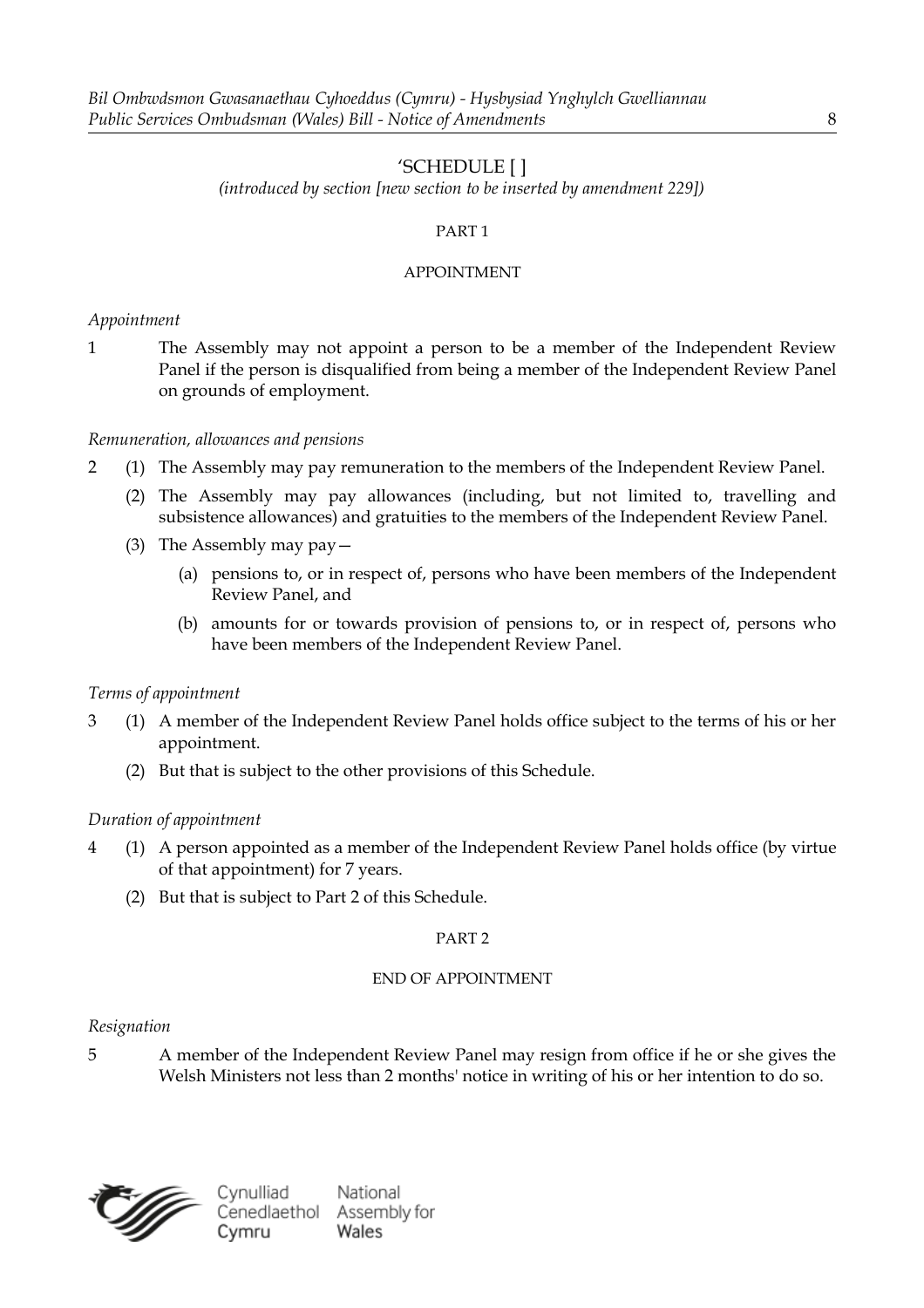## *Disqualification from membership*

6 A person ceases to be a member of the Independent Review Panel if the person is disqualified from being a member of the Independent Review Panel on grounds of employment.

#### *Dismissal*

- 7 The Assembly may dismiss a member of the Independent Review Panel if the Assembly is satisfied that the person—
	- (a) is unfit to continue as a member of the Independent Review Panel, or
	- (b) is unable or unwilling to act as a member of the Independent Review Panel.

#### *Payments on ceasing to hold office*

8 The Assembly may make a payment to a person who ceases to be a member of the Independent Review Panel if it appears to the Assembly that there are special circumstances which make it right that the person should receive the payment in compensation.

#### PART 3

#### DISQUALIFICATION

#### *Disqualification on grounds of employment*

- 9 A person is disqualified from being a member of the Independent Review Panel on grounds of employment if the person is—
	- (a) a Member of Parliament;
	- (b) a Member of the National Assembly for Wales;
	- (c) a member of the Ombudsman's staff.'.

Tudalen 70, ar ôl llinell 6, mewnosoder atodlen newydd—

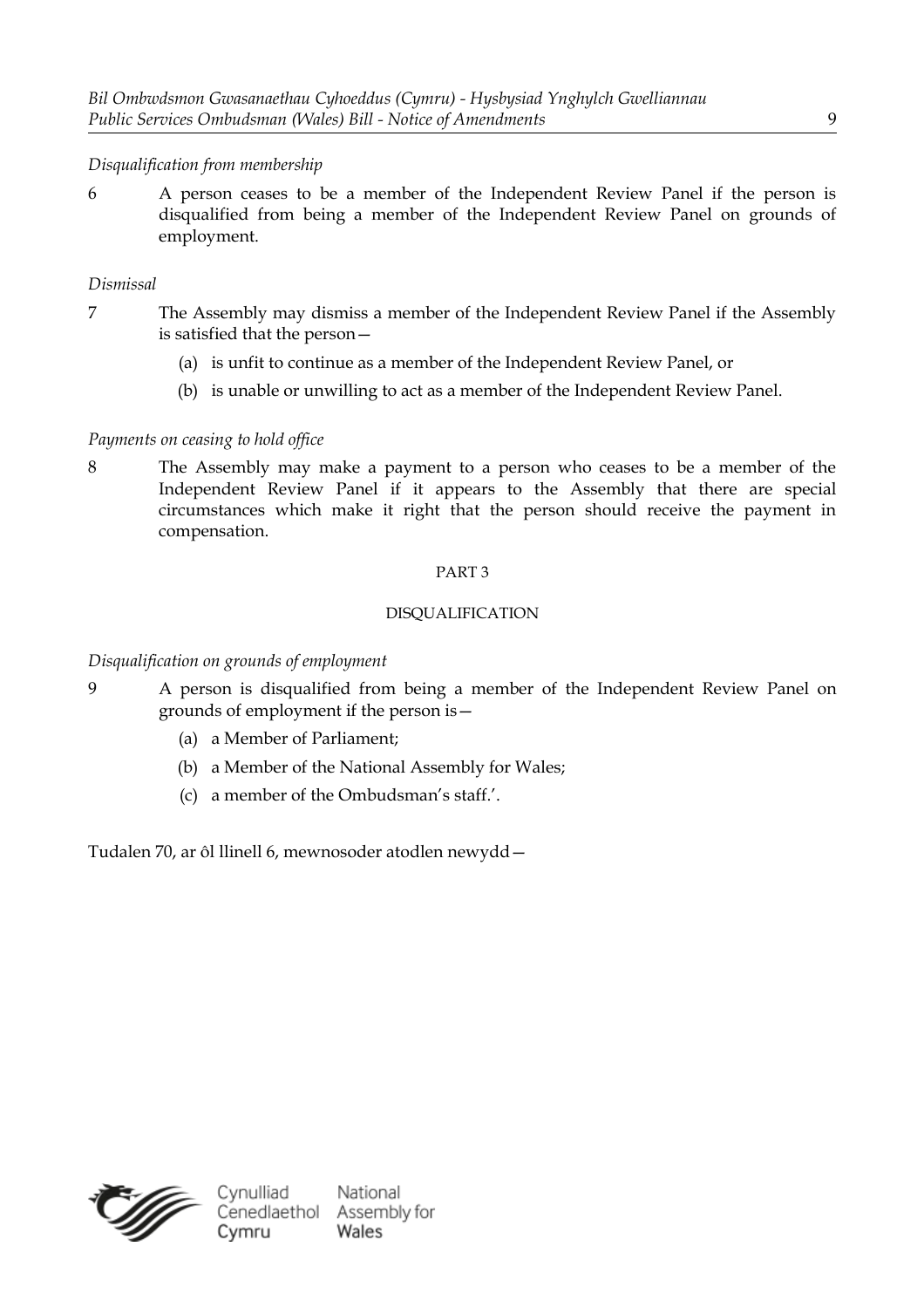# 'ATODLEN [ ]

*(a gyflwynir gan adran [yr adran newydd sydd i'w mewnosod gan welliant 229])*

#### RHAN 1

#### PENODI

*Penodi*

1 Ni chaiff y Cynulliad benodi person i fod yn aelod o'r Panel Adolygu Annibynnol os yw'r person wedi ei anghymhwyso rhag bod yn aelod o'r Panel Adolygu Annibynnol ar sail cyflogaeth.

### *Cydnabyddiaeth ariannol, lwfansau a phensiynau*

- 2 (1) Caiff y Cynulliad dalu cydnabyddiaeth ariannol i aelodau o'r Panel Adolygu Annibynnol.
	- (2) Caiff y Cynulliad dalu lwfansau (gan gynnwys lwfansau teithio a lwfansau cynhaliaeth, ond heb fod yn gyfyngedig iddynt) ac arian rhodd i aelodau'r Panel Adolygu Annibynnol.
	- (3) Caiff y Cynulliad dalu—
		- (a) pensiynau i bersonau a fu'n aelodau o'r Panel Adolygu Annibynnol neu mewn cysylltiad â hwy, a
		- (b) symiau ar gyfer darparu pensiynau, neu tuag at ddarparu pensiynau, i bersonau a fu'n aelodau o'r Panel Adolygu Annibynnol, neu mewn cysylltiad â hwy.

# *Telerau penodi*

- 3 (1) Mae aelod o'r Panel Adolygu Annibynnol yn dal y swydd yn ddarostyngedig i delerau ei benodiad.
	- (2) Ond mae hynny'n ddarostyngedig i ddarpariaethau eraill yn yr Atodlen hon.

# *Cyfnod y penodiad*

- 4 (1) Mae person a benodir yn aelod o'r Panel Adolygu Annibynnol yn dal y swydd (yn rhinwedd y penodiad hwnnw) am 7 mlynedd.
	- (2) Ond mae hynny'n ddarostyngedig i Ran 2 o'r Atodlen hon.

#### RHAN 2

#### DIWEDD PENODIAD

#### *Ymddiswyddo*

5 Caiff aelod o'r Panel Adolygu Annibynnol ymddiswyddo o'i swydd os yw'n rhoi hysbysiad ysgrifenedig o ddim llai na 2 fis i Weinidogion Cymru o'i fwriad i wneud hynny.